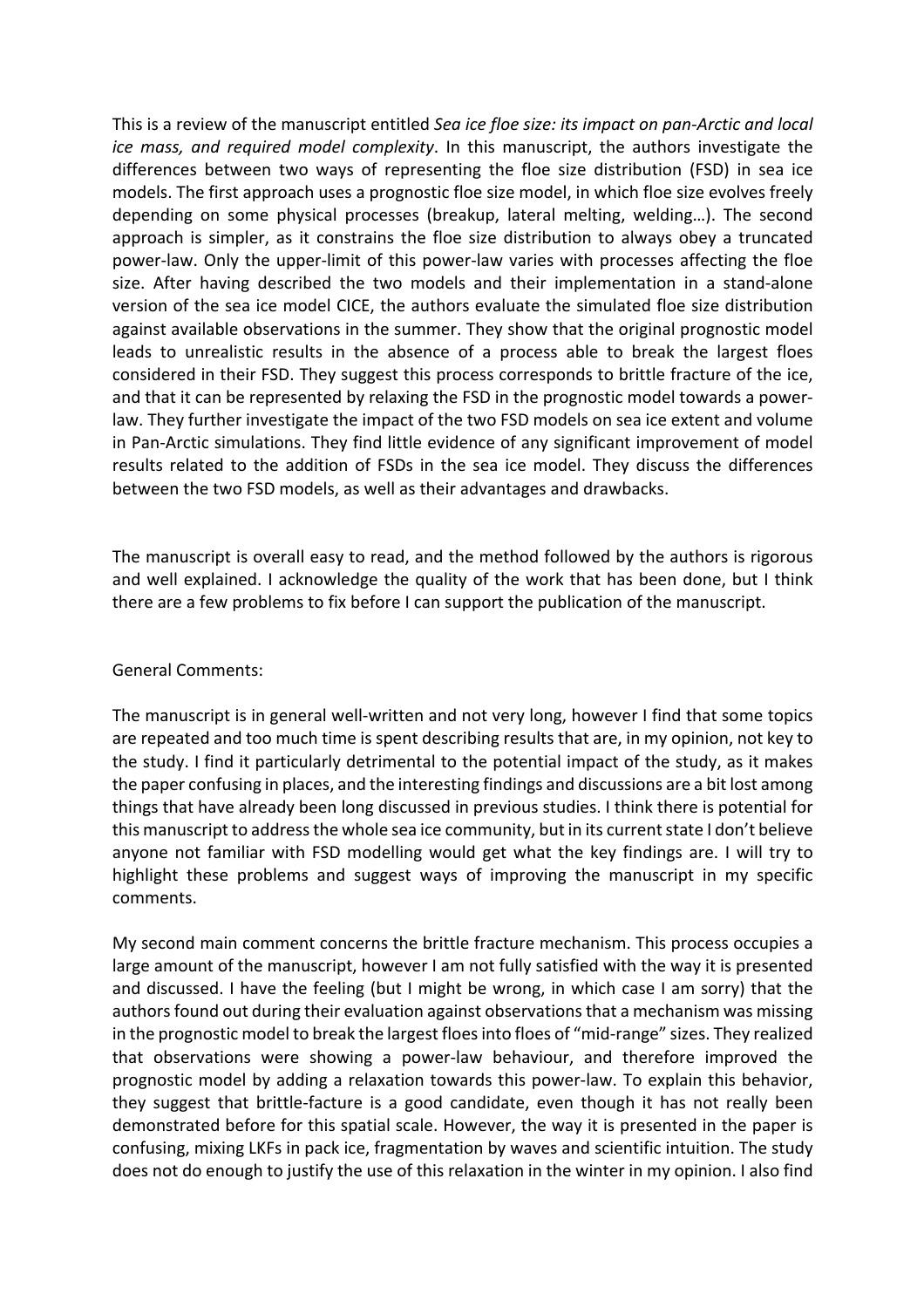the discussion about this process a bit shallow, particularly as it is a major change compared to the prognostic model used in Roach et al. (2018). My recommendations would be a) to present this new process more carefully, i.e. introduce it as a relaxation of the prognostic FSD towards a power-law, b) motivate this introduction by the fact that the prognostic model fails to reproduce observed FSDs in the summer without this relaxation, c) discuss what this relaxation represents (and I agree with the authors that brittle-failure is a good candidate), and when and where it should be applied. I will also explain these recommendations and my criticism in more detail in the specific comments.

Specific comments (major):  $P XLY \rightarrow Page X Line Y$ 

P2L28 to 44. This is the first introduction to the brittle-fracture process. It is quite long, and for a reader that has not read the full paper yet, I believe the relationship with the rest of the introduction is very obscure. I also believe this level of detail would fit better in section 2.2.2. The paragraph first explains in detail the mechanism of LKF formation in pack ice, then switches to Perovich et al. (2001) that relate floe breakup to melt as thin ice is very weak, and finally refers to Kohout et al. (2016) who report flexural failure (and not in-plane failure) of ice under wave action in places where ice strength is minimal. I think I get that the authors want to say that processes responsible for LKFs at scales >1km might affect floe size at scales <1km, and that heterogeneity in the ice strength/thickness exists at these scales that would ease brittle fracture, but this does not appear explicitly in the text. I also think the mechanical behaviour of sea ice depending on the spatial scale of interest is an open question, which should appear more clearly in the text. Details about the spatial scales discussed in each reference and the one of interest for the study are missing.

I also find the conclusion (*"These observations and model studies collectively suggest that brittle fracture processes impact floe size in winter and that the resulting pattern of linear features resulting from brittle fracture may also influence floe breakup in the subsequent melt season.")* quite far-fetched and not well motivated with these references. Unless the manuscript addresses sea ice rheology at floe scale (which is not the case to me), I find this statement too strong to belong to the introduction.

In this introduction, I would recommend only mentioning the fact the prognostic model used by Roach and others has not been thoroughly evaluated against FSD observations, and that some processes might be missing. For instance, brittle fracture of ice might occur as the ice is thinning in the summer (Perovich et al., 2001).

P4L4->L10: *The lateral heat flux…*

I find this paragraph a bit hard to follow:

a) I don't understand why it is important to explain how heat fluxes are dealt with in CICE here. Please inform the reader of their use in this study. Also, it would be nice to highlight if this is a change from the "standard" in CICE, or if these are all default settings (as is done well further in the text for other code changes).

b) *F* frzmlt is computed as...The authors might want to write the equations instead of describing them in the text, that would likely improve the readability.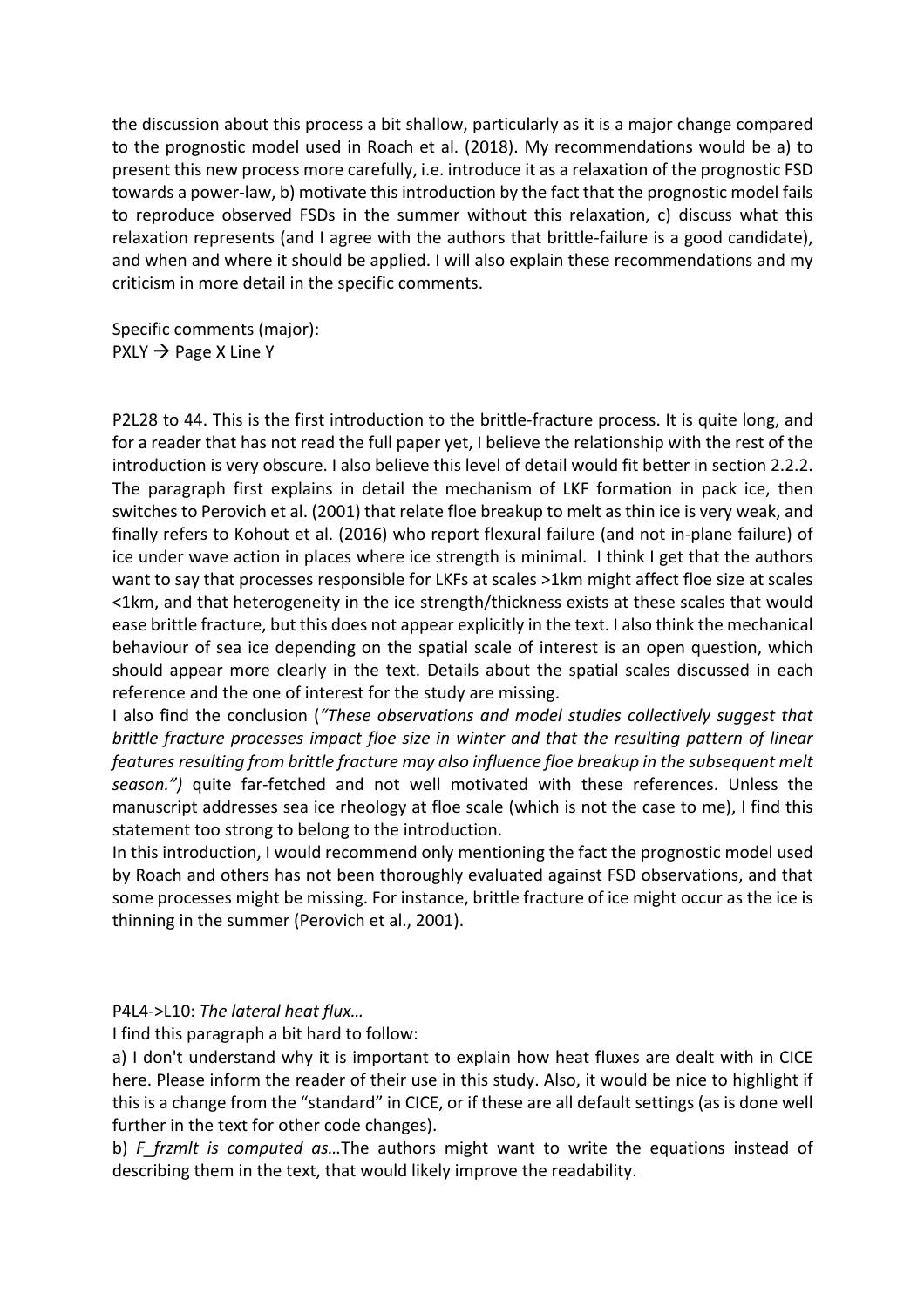c) Why is F\_frzmlt capped, and why is it important? P5L12: Please clarify the definition of l\_eff. What do you call "*the perimeter of a FSD"*?

P5L16: You might want to explain briefly why I eff is better than the average floe size (I believe this is mentioned somewhere else in the text, but it would fit nicely here).

P5L28: *Note that the in-ice…* I don't understand this sentence. Could the authors clarify the difference between their parameterization and the one by Roach et al. (2019)?

#### Section 2.2.2:

For a reader that has not been through the Results section, the motivations behind the addition of this process remain very obscure. I think part of the motivations currently in the introduction (e.g Perovitch et al., 2001) would fit nicely here. Hinting at the results a bit would also help. Stating that the prognostic model was found to fit poorly with observations without this model would really help to understand the addition of this process. The authors should at least reassure the reader by saying that they are going to investigate the effect of this addition by running two experiments, one with this modified prognostic model, and one without it.

*This condition means…* It could be worth giving the physical interpretation of this sentence, as not all readers are familiar with FSDs.

# *Fracture events occur regularly through autumn, winter and spring within the pack ice to form linear features like leads, which subsequently freeze up again…*

I find the current discussion quite vague, and not very well linked to other references in the literature. The way I understand it, the authors assume that at subgrid scale, leads create a network of cracks that define floes in a kind of mechanical strength sense, even though they are separated by thinner ice and not open water. Distribution of these floes is assumed to follow a power-law of exponent -2 as it results from successive fracture events. Between these floes there are therefore weak joints made of thinner ice that will melt faster in the summer than the surrounding ice, to the point where their strength will become very weak (Perovitch et al., 2001). The idea here is therefore that sea ice has a memory of fracturing events, is this correct? If so, this is not so different from the definition of damage in brittle rheologies (cf. the work of Weiss that is already cited, and the models of Dansereau or Rampal, see references at the end of the review), and it could be worth commenting on that, if not here, maybe in the discussion. If not, the text needs to be clarified to make clearer what the actual point being discussed is.

Freezing/floe welding/convergence will act as mechanical healing that will erase any memory of fracturing events, in the winter at least (e.g Rampal et al., 2016). How would it compete with brittle failure in your model? This point is quite important to me, as Roach et al. (2018) present how FSD processes are balanced in the prognostic model over the year, and here a modification is introduced that likely breaks this balance. In a sense, it also relaxes the prognostic model towards a truncated power law with upper limit the maximum floe size in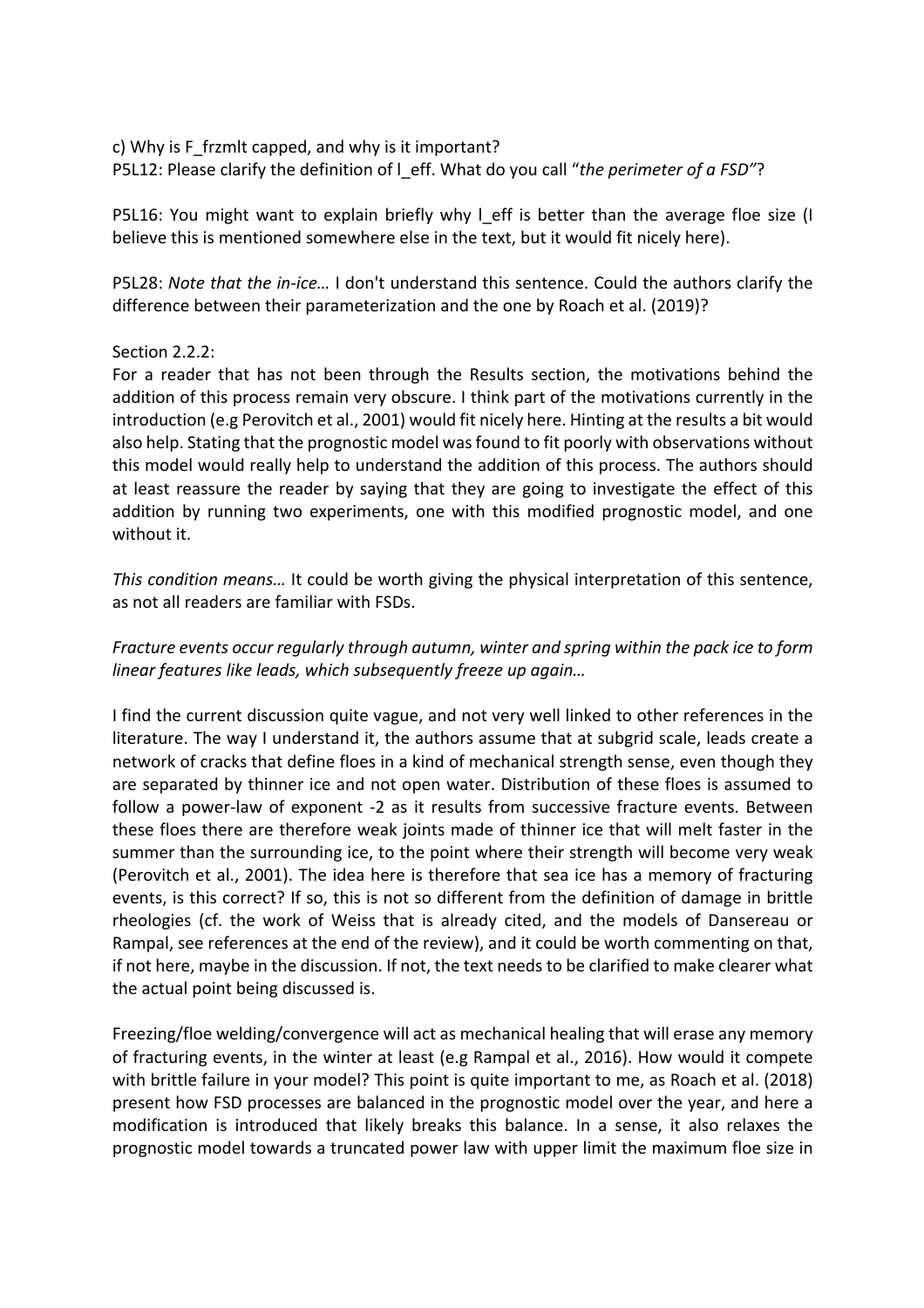the model, does it not? This goes against what I think is the original philosophy of the freelyevolving FSD of the prognostic model but this fact is not really discussed here.

*However, the brittle fracture-derived mechanisms operate over different timescales and scale with different properties.*  $\rightarrow$  This is a very vague sentence.

*The timescale for a crack or linear feature in the sea ice to fully melt through is taken to be of the order of 1 month. For simplicity, τ is here set to 30 days.*

I find it very confusing to relate the time scale of brittle fracture, which is a dynamical process occurring in very little time, to the time scale of sea ice melt. To me 30 days is not related to the fracture itself, but to the reduction of ice strength that tends towards 0 as ice melts, making it very sensitive to brittle failure. It would also be nice to a provide more quantitative details to the reader: what thickness/melt rate are you considering here to end up with tau=30days?

Also, to me, this justification does not motivate the addition of the brittle-fracture process in the freezing season. With this motivation, tau should tend towards infinity in the winter. The lack of discussion about this process in winter is particularly detrimental to the study as modelled FSDs are only evaluated in the summer (or at least melting season) in section 4.1. The seasonal impact of this relaxation process should be discussed: does it overwhelm the floe size growth process in freezing conditions, or is it negligible?

Section 4.1

*P9L39: Overall, the inclusion of the quasi-restoring brittle fracture scheme represents a significant improvement in the ability of the prognostic model to capture the shape of the FSD for mid-sized floes.* 

I agree, but you have only shown it in summer.

*P9L42: […] does not include floes smaller than 100 m in the comparison, which are particularly important for determining the impact of the FSD on the sea ice mass balance.*

These floes are important for lateral melting, but is lateral melting important for the mass balance? This is not what I retain from this manuscript, or from studies such as Bateson et al. (2020) and others, at least not for the Pan-Arctic mass balance.

P10L5: *Whilst a reduction in ice area fraction in the largest category and an increase in the smallest category can be expected, the change in ice area fraction in the remaining categories depends precisely on the balance between ice area fraction lost from that category and ice area fraction gained from the adjacent larger category.*

I find thissentence very unclear. Do you mean that, in the absence of brittle fracture, the very large floes (that are not used in the comparison with observations) occupy a significant fraction of the ice covered area in the model, and that *prog-16-nobf* demonstrates that a breakup mechanism of these large floes is missing in the original prognostic model ?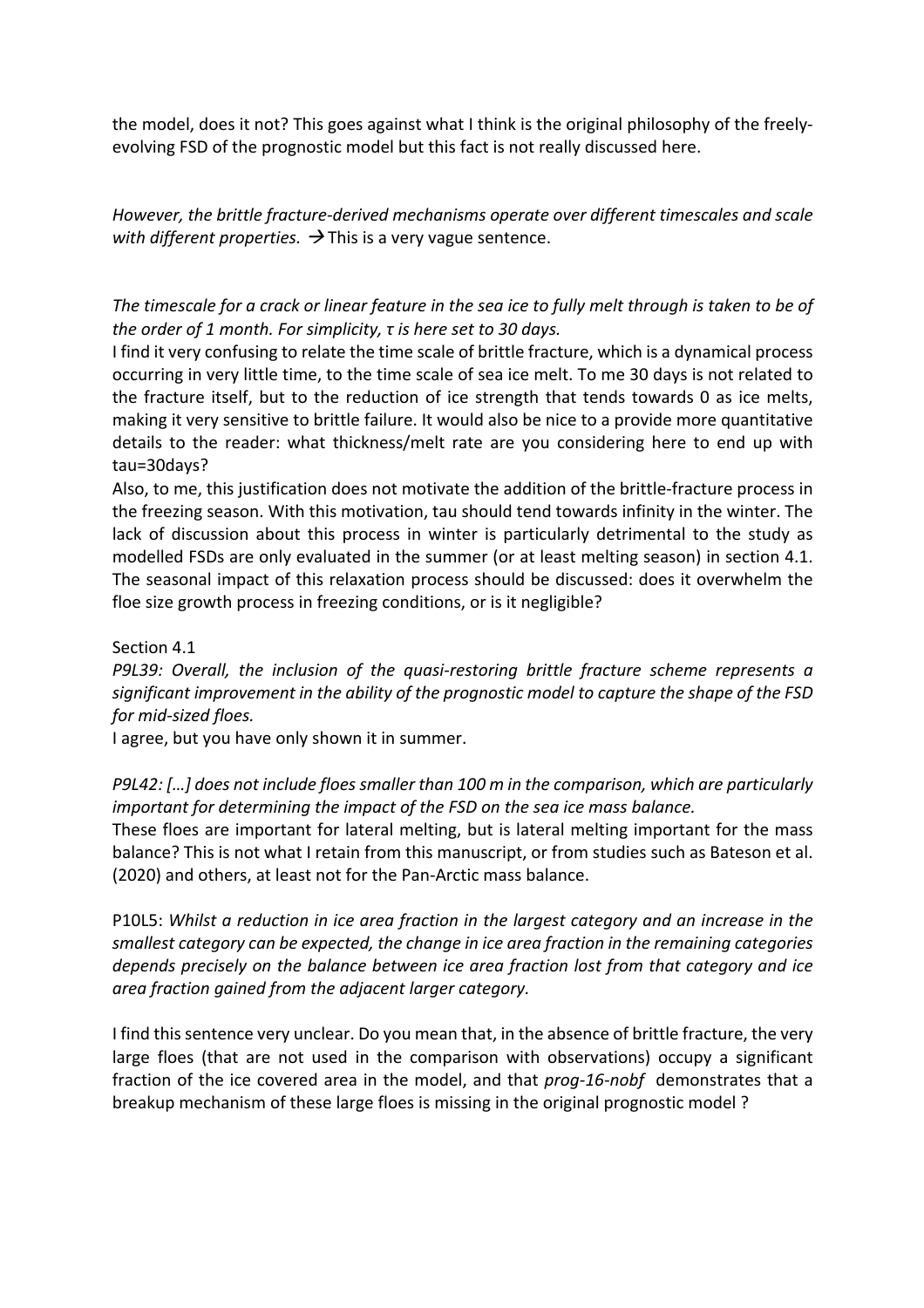## Section 4.2:

To me, this section could be quite a bit shorter, given the few changes introduced by the FSD and shown in Figures 5,6,7. For instance, I am not sure that Figure 5 is really needed and even Figure 6 could be simply summarized in the text. As it is, I felt like I was reading details about why the addition of FSDs in models is relatively useless, which does not really help to convince me of the interest of this paper. In my view, there are some topics addressed in the Discussion section that would deserve more highlights than the Pan-Arctic impact of FSDs, which is less than a small change in the ice albedo for instance.

P11L34 *Previous studies e.g. Bateson et al. (2020) and Roach et al. (2018), have shown large FSD model impacts locally even where Pan-Arctic impacts are small.*  Exactly! So it might not be worth the price of 3 figures.

## P11L19 *Bateson et al. (2020) demonstrated...*

They did, but so did Roach et al. (2018) and others before (It is reported in Tsamados et al., 2015, which already involve some of the co-authors of this manuscript).

*P11L28: The similar magnitude of change in the total melt also means that the results shown in Figs 8 and 9, where the sea ice volume is lower in both September and March for prog-best compared to WIPo-best, are unlikely to be driven by an increase in the total melt.* This is a nice teasing of the discussion, but you should either discuss it here, or refer to the section where it is discussed, otherwise it is quite upsetting for the reader.

Section 4.3.3 is interesting. It could be worthy of a bit more in-depth analysis (particularly if section 4.2 is shortened). For instance, why do you see a relatively low I eff in the Chukchi/Siberian area for the prognostic model in March? Could you suggest what is driving this drop? L\_eff in March with the WIPoFSD model is more like one would expect, with lower floe size found around the ice edge, where wave activity is strong. If the authors wanted to define a MIZ based on l\_eff, they would likely find a pretty good agreement between this MIZ and the one based on wave-activity suggested in Horvat et al. (2020). That could be worth a mention, given the authors already refer to this study.

Results for the prognostic model also differ sensibly from the one shown in Figure 4 and 5 of Roach et al. (2018) manuscript. Could the authors suggest why?

*Figure 11 shows much higher spatial variability in*  $\ell$  *efffor prog-best compared to WIPo-best. Further analysis (not presented here) indicates the high spatial variability in leff for the prognostic model cannot easily be attributed to a single process but is particularly sensitive to the floe formation mechanism, brittle fracture scheme, and welding, all processes not explicitly represented in the WIPoFSD model. Processes included in the WIPoFSD model, such as wave break up of floes and lateral melt, are not found to have a large impact on the spatial distribution of l\_eff within the prognostic model.* 

I think this paragraph briefly addresses what is missing in the manuscript that, in my opinion, would really increase its significance. I don't know how far the authors can go in their analysis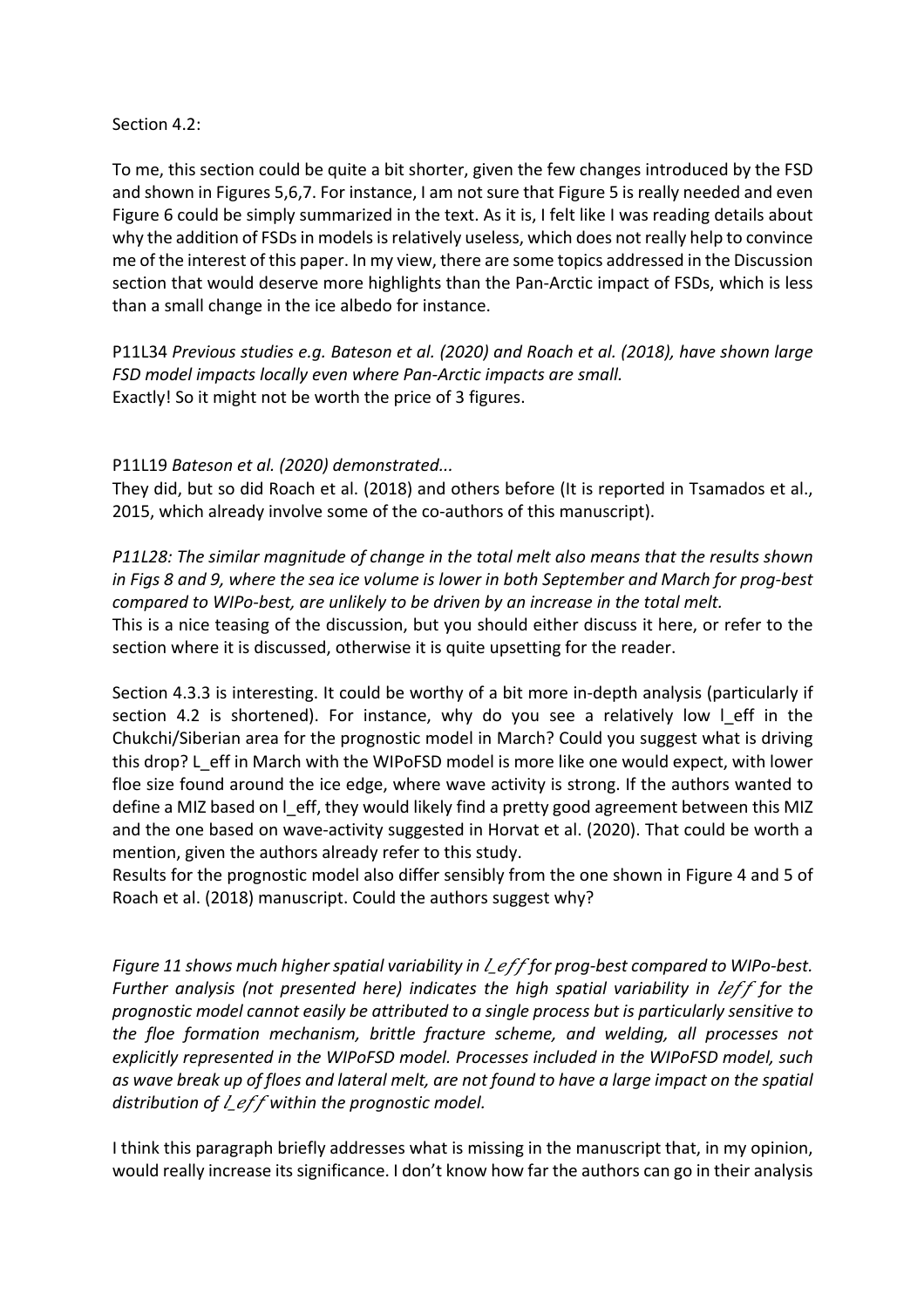with the simulations they already have, but it would really improve the paper to discuss the contribution of the different processes a bit more. This is particularly true for the brittlefracture process. The manuscript in its current state sometimes sounds like a criticism of the prognostic model as used by Roach et al. (2018) but does not really show the impact of the changes they made on the model (except for the FSD in the summer).

## P12L30 Section 5.1

I feel like a lot of things in this section are repeated but not necessarily developed. I have already given several comments about the brittle-fracture mechanism. I think a lot of the problems I have with this addition could be solved with more clarity in its presentation.

## Section 5.3

P14L26: I think the performance aspect, even though it is quite short, is very important for people that would like to use FSDs in the future, but that are not necessarily experts. It could be nice to highlight this a bit more, maybe by starting this section with this topic. I think it would also be fair to refer to the preprint of Horvat and Roach (2021), as it tries to address some of the shortcomings of the prognostic model.

## P15L1 Section 5.4:

Lots of points are discussed, but they are a bit all mixed. Maybe cut this sub-section into paragraphs to clearly show the structure of the argument.

#### P15L19 Conclusion

The conclusion is a bit long. I think the significance of the paper would appear more clearly with a better hierarchy in the importance of the findings developed in this manuscript. To me, it is not clear what are the most important results according to the authors.

The level of detail in this conclusion is too high, a lot of things are repeated (motivation for the inclusion of the brittle-failure, no improvement of the models at Pan-Arctic scale, utility of  $\vert$  eff...) that could be removed in my opinion.

# *Future work should focus on the development of a full physical treatment of the impact of brittle fracture on the FSD.*

Again, would it not be interesting to relate this with the work carried out on emerging brittle rheology models (e.g. Dansereau et al., 2016)? Or to the work of Rynders that is already mentioned in the introduction? As it is, the paper does not really demonstrate the interest of using FSDs, which reduces its potential impact, at least in my opinion. Giving more context would highlight how the comparison made in this manuscript can contribute to the future of sea ice modelling.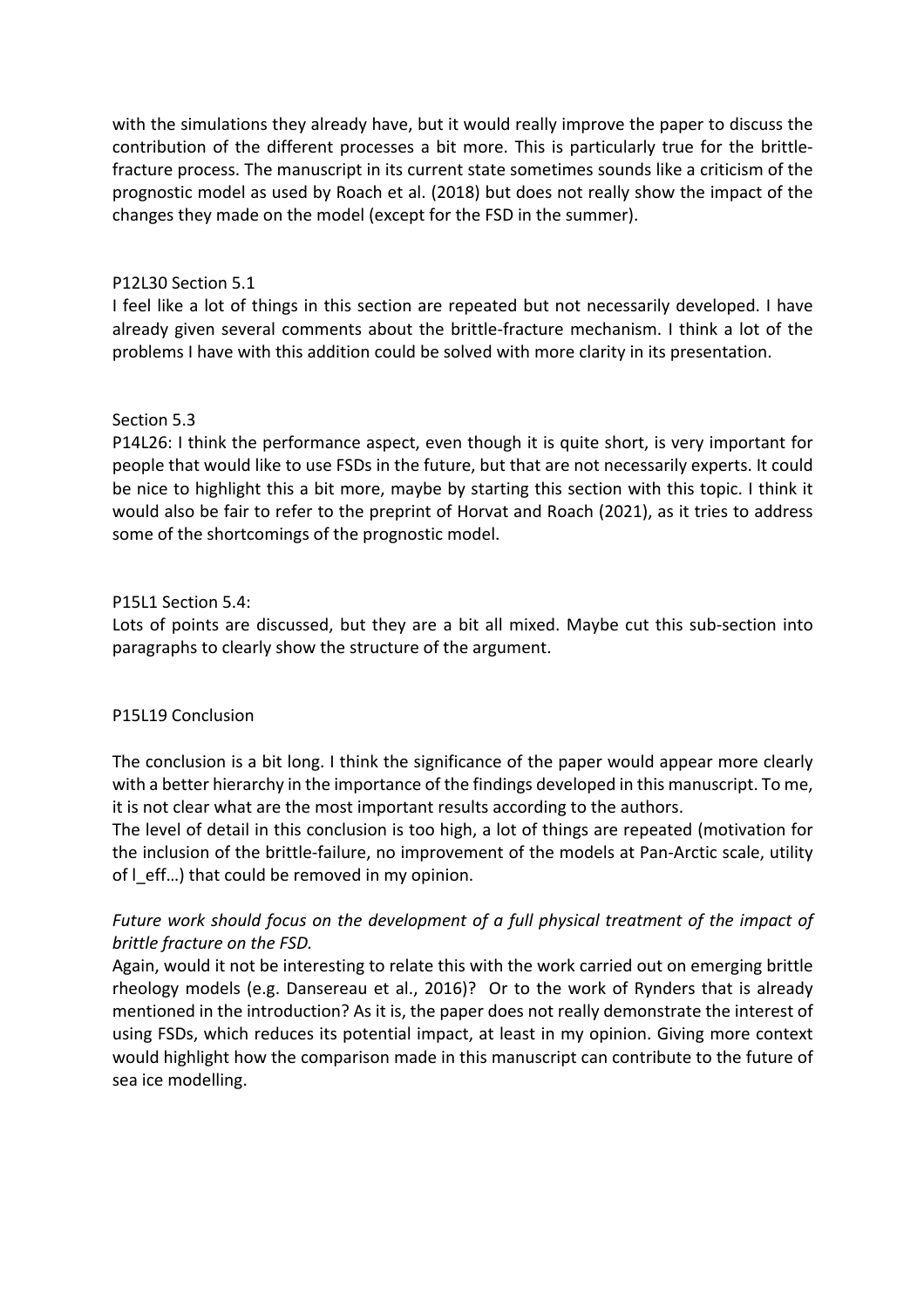Minor comments:

General:

I believe this is the first manuscript I have read that does not use a chronological order when citing 2+ references. This is not a big deal, but you might want to change that.

The image resolution of the figures seemsin general quite low to me. This is purely aesthetics, but it gives a "draft" impression of the Figures.

Readability of graphs would also be improved with more ticks (Figure 4) or maybe a grid in the background (Figure 2,5,6,7,9).

Aesthetics again, but the authors should consider using roman (normal) text to subscripts in equations/variable names when they have more than 1 letter. It improves the readability.

I find the name "WIPoFSD" a bit hard to read (too long for an acronym, and not straightforward to pronounce). The authors might consider using a shorter name, or a name that would be related to a key property of this model (fixed-shape FSD model?).

## Abstract:

P1L13 $\rightarrow$ 17: The beginning of the abstract would gain from being a bit more synthetic/sharper (until […] "*In this study*".

#### Introduction:

P1L36: The number of references for the mechanical response of sea ice to stressis quite high compared to the rest, given this is not the main topic of the paper. I acknowledge these references are relevant to this topic. My main concern is that as all these references are linked to only one team working on this topic, it gives a misleading picture of the field to the reader (see for instance the studies by Shen et al., 1986 a,b; Williams et al., 2017; Boutin et al., 2021…). As mentioned earlier, the link between this manuscript and these references could fit well in the conclusion, so maybe the authors should move some of these references there.

P1L42: I was a bit confused by the word "province". Whether it is correct or not, I would recommend using the word "region" that is clearer for international English speakers/reader.

P2L2: "*here*" is a bit unexpected given the introduction has just started.

P2L9: "*Note that all…"* This sentence breaks the flow of the introduction a bit. The authors might want to move it a bit earlier or find a smoother way of stating this fact (just a suggestion obviously).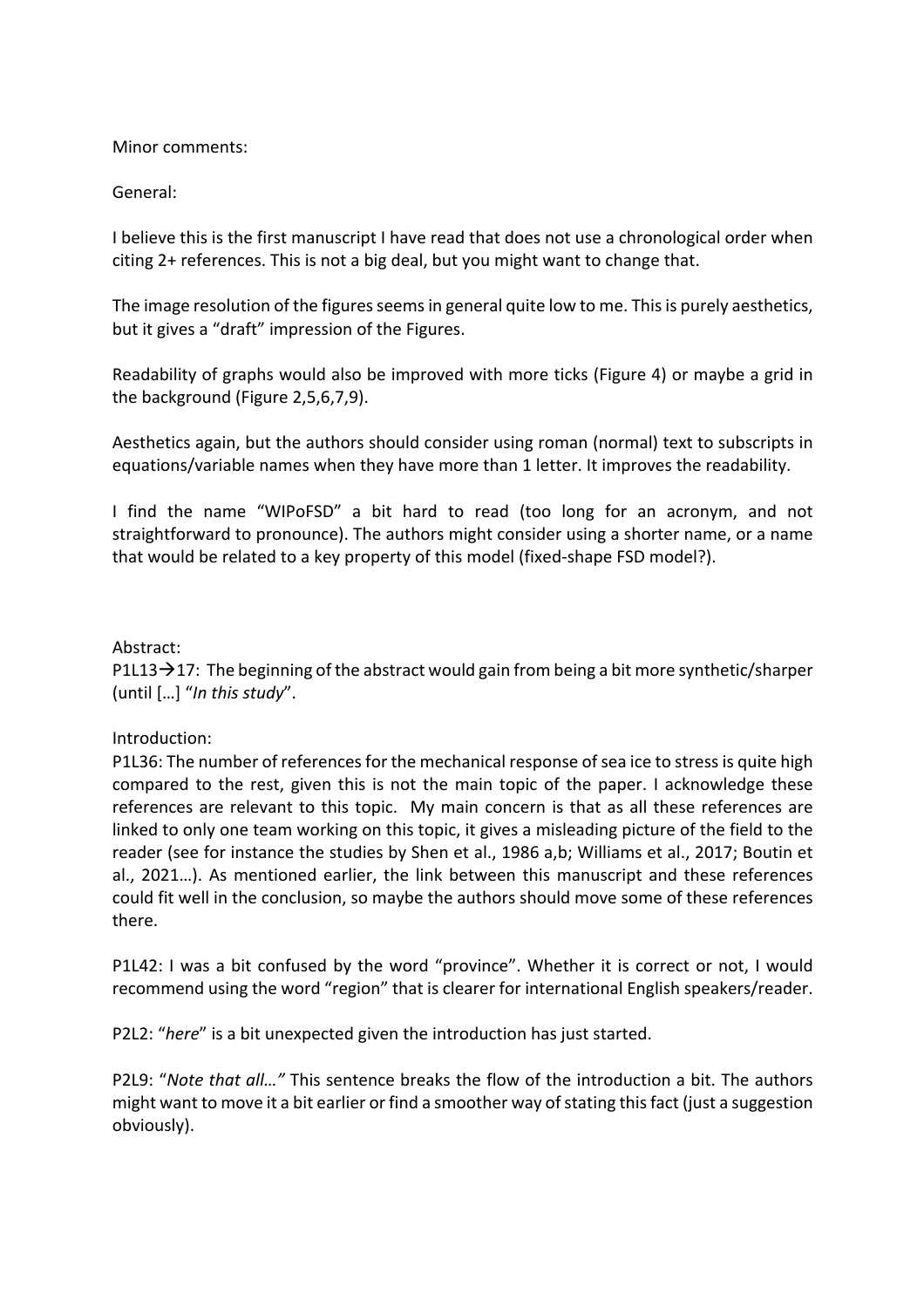P3L4: "…*FSD in the model is actively constrained according to observations, in this case by approximating the FSD as a power law."*

All observations do not conclude that the FSD follows a power-law. Horvat et al., (2019) does not for instance.

P3L6: "*though with some dependency on model structure such as how the FSD is discretised over floe size categories."*

This has been addressed in previous studies I believe (Horvat and Tziperman, 2015?), it could be nice to refer to them.

P4L12: I find the beginning of section 2.1.2 a bit confusing. I suggest starting with one sentence to summarize why the MLD matters in your CICE setup. The second sentence of this paragraph would make a better start for instance. The way section 2.1.3 is introduced is much clearer for instance.

P7L1: Could you remind the reader of what I var is (physically)? There are a lot of floe size names in this paragraph, it is quite easy to lose the reader.

P7L9: "*The broader impacts of a power-law distribution on the sea ice cover can be explored whilst also including spatial and temporal variability of the FSD within the model. For mechanical processes such as wave break-up, the use of <i>lvar* is particularly suitable" I find these sentences a bit vague. The link with the rest of the paragraph could be more explicit.

P7L13: *"For thermodynamic processes it makes less intuitive sense. It is not possible to define two clear regimes; instead, floes across the distribution reduce in diameter by the same magnitude in response to a lateral melting event. Here, we have modified the lateral melting scheme to calculate the change in leff rather than lvar, since it is possible to calculate exactly* how *leff* would change in response to a given perturbation of the FSD."

Same comment here, I am afraid that a reader that is not familiar with FSD modelling would get quite confused. A few more details about the physical reasons behind these statements could improve the readability.

P7L28: The reference for the CPOM CICE could be given here instead of further in the text.

P7L34: It is likely a very naive question, but why do the authors use a winter climatology?

P9L21: Please give the spatial and temporal resolution of these datasets.

P9L25: Another (important) reason PIOMAS is used as a reference it that it has been carefully evaluated against available sea ice thickness observations. See for instance: Schweiger, A., R. Lindsay, J. Zhang, M. Steele, H. Stern, and R. Kwok, 2011: Uncertainty in modeled Arctic sea ice volume. J. Geophys. Res., 116, C00D06, https://doi.org/10.1029/2011JC007084.

P9L36: It would help to add the panels of interest in the references to Figure 4.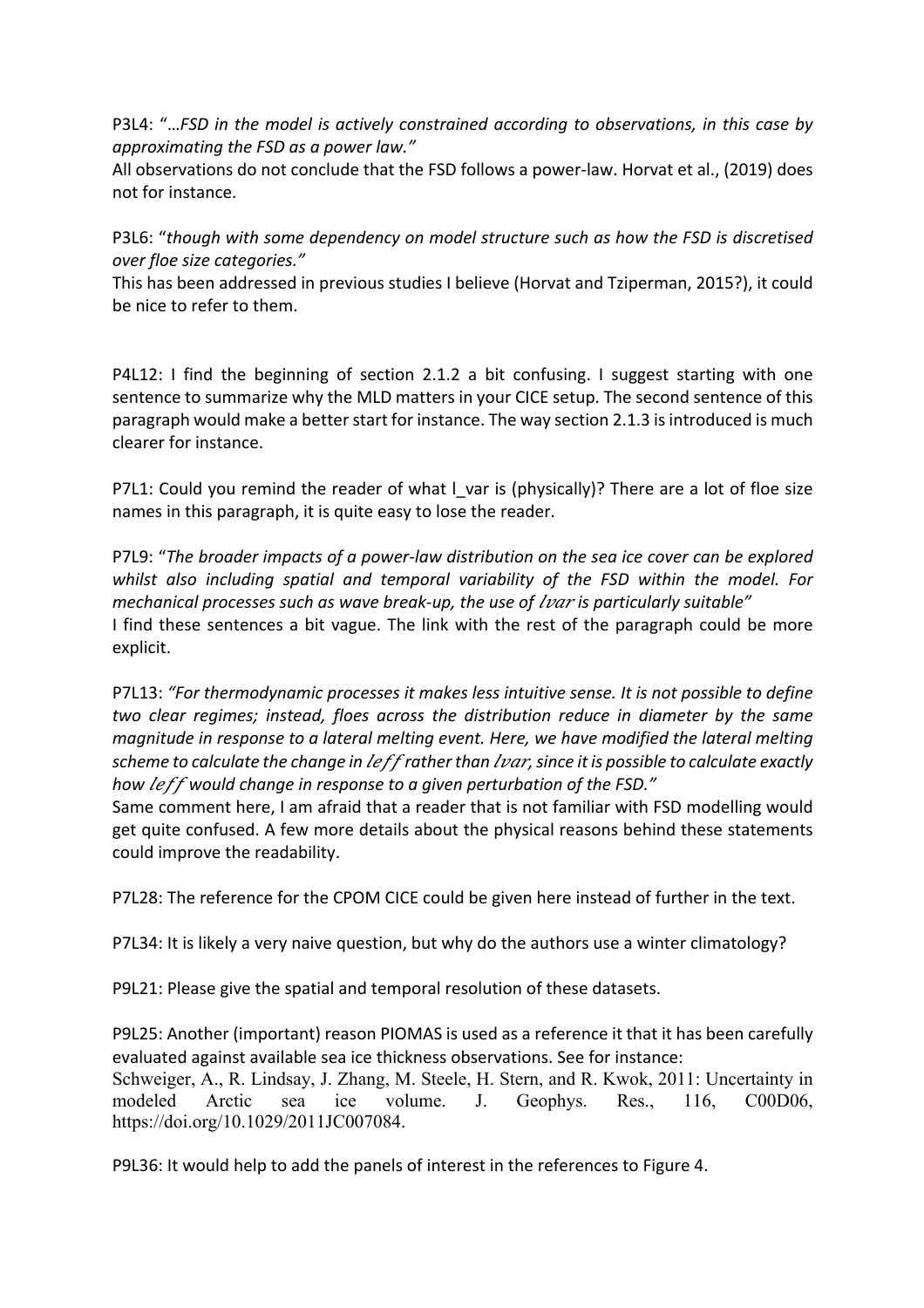P9L35: "*In particular, the slope of the distribution is much steeper (more negative) for the model output than observations."*

It would help to give a physical interpretation of this statement.

*P9L40: […] a significant improvement in the ability of the prognostic model to capture the shape of the FSD for mid-sized floes.* In summer.

P10L25: I am a bit confused by this "*However*,".

*P14L5*à*P14L13 Therefore…* This is interesting, it would gain from being a bit clearer.

*P15L15: "reduce the sea ice mass balance"*

This expression is confusing. The comparison with the results by Roach et al. (2019) in the next sentence is also a bit unclear to me.

Caption of Figure 4: *month(s)*

Why is the "s" between brackets?

*"prog-16 performs particularly well in the Fram Strait and East Siberian Sea but less well for the Chukchi Sea. It represents a significant improvement to prog-16-nobf in all three locations."*

I do not think this comment should be part of the caption.

Caption of Figure 7:

*All three simulations generally lie within the range spanned by the observational products except for pack ice extent in March after 2010.*

I do not think this comment should be part of the caption.

Figure 9:

It would be better to use the same vertical scale, at least for the extent (a,c) and volume (b,d). As it is, it looks like differences between models are larger in March than in September.

Figure 12:

I was a bit confused by the use of the blue and red colormaps in section A, as these colors are later used to represent a positive/negative difference in sections B and C. I would recommend using the same colormap for all quantities that are not a difference, for instance the pink/purple colormap used for panels B(e,f) and C(e,f) could be used for all panels in section A.

*References:*